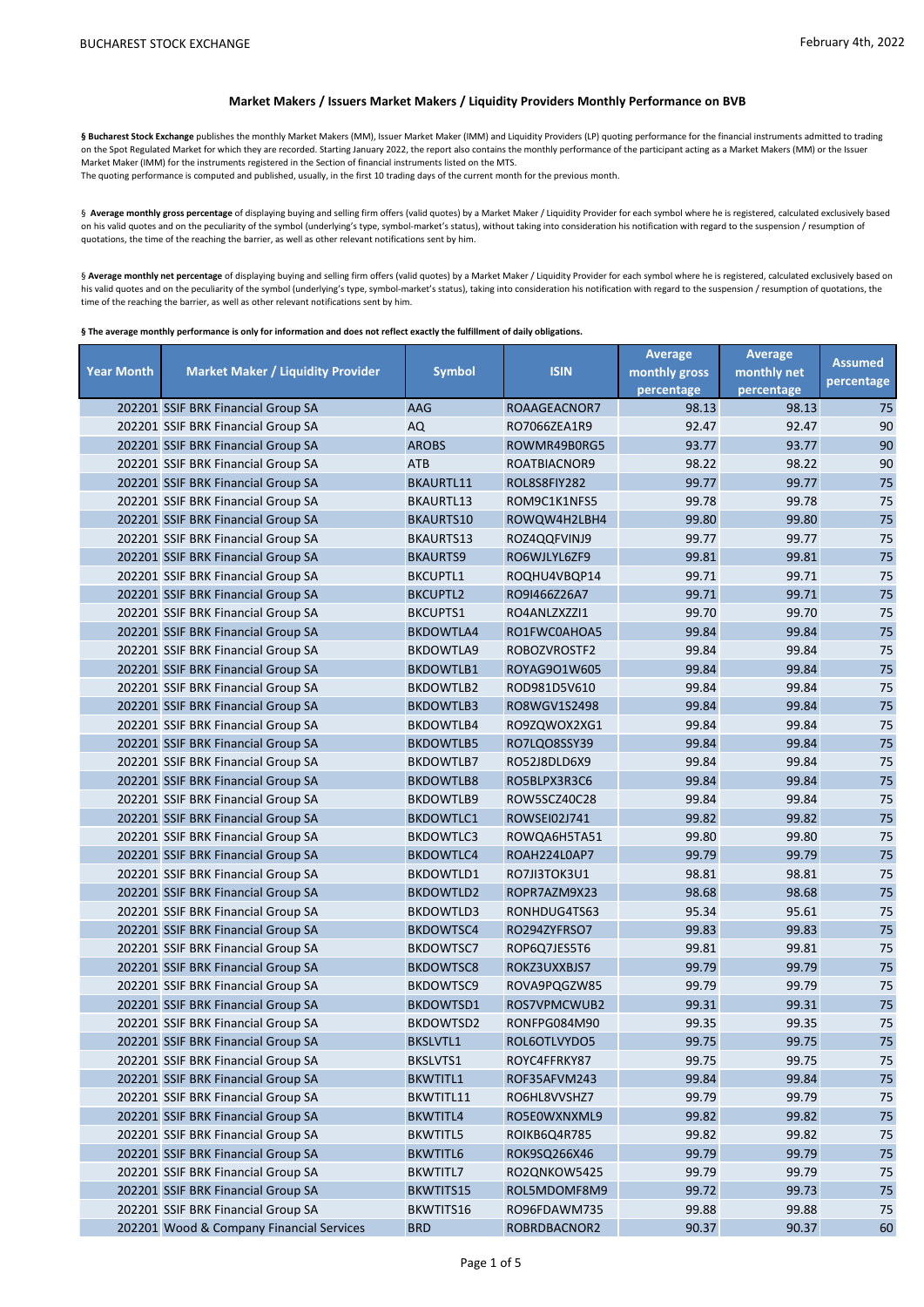| 202201 Raiffeisen Centrobank AG Viena                    | <b>BRD</b>            | ROBRDBACNOR2                 | 97.65          | 97.65          | 60           |
|----------------------------------------------------------|-----------------------|------------------------------|----------------|----------------|--------------|
| 202201 Wood & Company Financial Services                 | <b>BRK</b>            | ROBRKOACNOR0                 | 90.11          | 90.11          | 85           |
| 202201 Wood & Company Financial Services                 | <b>BVB</b>            | ROBVBAACNOR0                 | 90.31          | 90.31          | 60           |
| 202201 SSIF BRK Financial Group SA                       | <b>BVB</b>            | ROBVBAACNOR0                 | 96.42          | 96.42          | 90           |
| 202201 Erste Group Bank AG                               | EBADSTL1              | AT0000A20948                 | 98.01          | 98.01          | 70           |
| 202201 Erste Group Bank AG                               | EBADSTL5              | AT0000A2EN02                 | 98.03          | 98.03          | 70           |
| 202201 Erste Group Bank AG                               | EBADSTL6              | AT0000A2EMZ0                 | 98.01          | 98.01          | 70           |
| 202201 Erste Group Bank AG                               | EBADSTL7              | AT0000A2HS38                 | 97.93          | 97.93          | 70           |
| 202201 Erste Group Bank AG                               | EBADSTS10             | AT0000A2TW79                 | 98.03          | 98.03          | 70           |
| 202201 Erste Group Bank AG                               | EBADSTS9              | AT0000A2SRB0                 | 97.98          | 97.99          | 70           |
| 202201 Erste Group Bank AG                               | EBBMWTL12             | AT0000A2GHX0                 | 98.40          | 98.40          | 70           |
| 202201 Erste Group Bank AG                               | EBBMWTL13             | AT0000A2L4T1                 | 98.41          | 98.41          | 70           |
| 202201 Erste Group Bank AG                               | EBBMWTL14             | AT0000A2RHF4                 | 98.41          | 98.41          | 70           |
| 202201 Erste Group Bank AG                               | EBBMWTS14             | AT0000A2RHL2                 | 82.04          | 98.44          | 70           |
| 202201 Erste Group Bank AG                               | EBDAXTL74             | AT0000A2ETY8                 | 98.94          | 98.94          | 70           |
| 202201 Erste Group Bank AG                               | EBDAXTL75             | AT0000A2GJ63                 | 98.94          | 98.94          | 70           |
| 202201 Erste Group Bank AG                               | EBDAXTL76             | AT0000A2GJ71                 | 98.94          | 98.94          | 70           |
| 202201 Erste Group Bank AG                               | EBDAXTL77             | AT0000A2HRZ2                 | 98.94          | 98.94          | 70           |
| 202201 Erste Group Bank AG                               | EBDAXTL79             | AT0000A2L4S3                 | 98.94          | 98.94          | 70           |
| 202201 Erste Group Bank AG                               | EBDAXTL80             | AT0000A2Q285                 | 98.96          | 98.96          | 70           |
| 202201 Erste Group Bank AG                               | EBDAXTL81             | AT0000A2RHB3                 | 98.96          | 98.96          | 70           |
| 202201 Erste Group Bank AG                               | EBDAXTL82             | AT0000A2SR44                 | 98.96          | 98.96          | 70           |
| 202201 Erste Group Bank AG                               | EBDAXTL83             | AT0000A2TW95                 | 98.95          | 98.95          | 70           |
| 202201 Erste Group Bank AG                               | EBDAXTS72             | AT0000A2Q293                 | 98.96          | 98.96          | 70           |
| 202201 Erste Group Bank AG                               | EBDAXTS73             | AT0000A2RHC1                 | 98.95          | 98.95          | 70           |
| 202201 Erste Group Bank AG                               | EBDAXTS74             | AT0000A2TWA0                 | 98.96          | 98.96          | 70           |
| 202201 Erste Group Bank AG                               | EBDBKTL26             | AT0000A2EN36                 | 98.35          | 98.35          | 70           |
| 202201 Erste Group Bank AG                               | EBDBKTL27             | AT0000A2EN44                 | 98.36          | 98.36          | 70           |
| 202201 Erste Group Bank AG                               | EBDBKTL28             | AT0000A2GHY8                 | 98.36          | 98.36          | 70           |
| 202201 Erste Group Bank AG                               | EBDBKTL29             | AT0000A2L4U9                 | 98.28          | 98.28          | 70           |
| 202201 Erste Group Bank AG                               | EBDBKTL31             | AT0000A2SR93                 | 98.17          | 98.17          | 70           |
| 202201 Erste Group Bank AG                               | EBDBKTS10             | AT0000A1U0Q5                 | 98.35          | 98.35          | 70           |
| 202201 Erste Group Bank AG                               | EBDBKTS14             | AT0000A209E1                 | 98.28          | 98.28          | 70           |
| 202201 Erste Group Bank AG                               | EBDBKTS3              | AT0000A1G825                 | 98.35          | 98.35          | 70           |
| 202201 Erste Group Bank AG                               | EBDOWTL15             | AT0000A2ENM6                 | 98.94          | 98.94          | 70           |
| 202201 Erste Group Bank AG                               | EBDOWTL17             | AT0000A2HSB1                 | 98.94          | 98.94          | 70           |
| 202201 Erste Group Bank AG                               | EBDOWTL18             | AT0000A2HSC9                 | 98.94          | 98.94          | 70           |
| 202201 Erste Group Bank AG                               | EBDOWTL19             | AT0000A2L4E3                 | 98.96          | 98.96          | 70           |
| 202201 Erste Group Bank AG                               | EBDOWTL20             | AT0000A2RH54                 | 98.95          | 98.95          | 70           |
| 202201 Erste Group Bank AG                               | EBDOWTS17             | AT0000A2Q2J1                 | 98.95          | 98.95          | 70           |
| 202201 Erste Group Bank AG                               | EBDOWTS18             | AT0000A2RH88                 | 98.95          | 98.95          | 70           |
| 202201 Erste Group Bank AG                               | EBEBSTL36             | AT0000A2GHZ5                 | 98.93          | 98.93          | 70           |
| 202201 Erste Group Bank AG                               | EBEBSTL38             | AT0000A2L4V7                 | 98.93          | 98.93          | 70           |
| 202201 Erste Group Bank AG                               | EBEBSTL39             | AT0000A2QA37                 | 98.60          | 98.60          | 70           |
| 202201 Erste Group Bank AG                               | EBEBSTL4              | AT0000A0WQK9                 | 98.93          | 98.93          | 70           |
| 202201 Erste Group Bank AG                               | EBEBSTL40             | AT0000A2QA45                 | 98.51          | 98.52          | 70           |
| 202201 Erste Group Bank AG                               | EBEBSTL41             | AT0000A2RHH0                 | 98.60          | 98.60          | 70           |
| 202201 Erste Group Bank AG                               | EBEBSTL43             | AT0000A2SRA2                 | 98.60          | 98.60          | 70           |
| 202201 Erste Group Bank AG<br>202201 Erste Group Bank AG | EBEBSTL44             | AT0000A2ST26<br>AT0000A2TW61 | 98.60<br>98.51 | 98.60<br>98.51 | 70<br>$70\,$ |
| 202201 Erste Group Bank AG                               | EBEBSTL45<br>EBEBSTL5 | AT0000A0WQL7                 | 98.93          | 98.93          | 70           |
| 202201 Erste Group Bank AG                               | EBEBSTS50             | AT0000A2RHM0                 | 85.28          | 95.94          | 70           |
| 202201 Erste Group Bank AG                               | EBEBSTS51             | AT0000A2TW87                 | 98.84          | 98.84          | 70           |
| 202201 Erste Group Bank AG                               | EBEUSDTL21            | AT0000A2L4Z8                 | 98.92          | 98.92          | 70           |
| 202201 Erste Group Bank AG                               | EBEUSDTS23            | AT0000A2L518                 | 98.92          | 98.92          | 70           |
| 202201 Erste Group Bank AG                               | EBEUSDTS24            | AT0000A2L526                 | 98.93          | 98.93          | $70\,$       |
| 202201 Erste Group Bank AG                               | EBEUSDTS25            | AT0000A2RHD9                 | 98.93          | 98.93          | 70           |
| 202201 Erste Group Bank AG                               | EBFPTL10              | AT0000A133P9                 | 96.92          | 96.92          | 70           |
| 202201 Erste Group Bank AG                               | EBFPTL11              | AT0000A133Q7                 | 96.92          | 96.92          | 70           |
| 202201 Erste Group Bank AG                               | EBFPTL16              | AT0000A1PCX4                 | 96.92          | 96.92          | 70           |
| 202201 Erste Group Bank AG                               | EBFPTL19              | AT0000A26UP6                 | 96.92          | 96.92          | 70           |
| 202201 Erste Group Bank AG                               | EBFPTL20              | AT0000A28EV4                 | 96.92          | 96.92          | $70\,$       |
| 202201 Erste Group Bank AG                               | EBFPTL21              | AT0000A28EW2                 | 96.92          | 96.92          | 70           |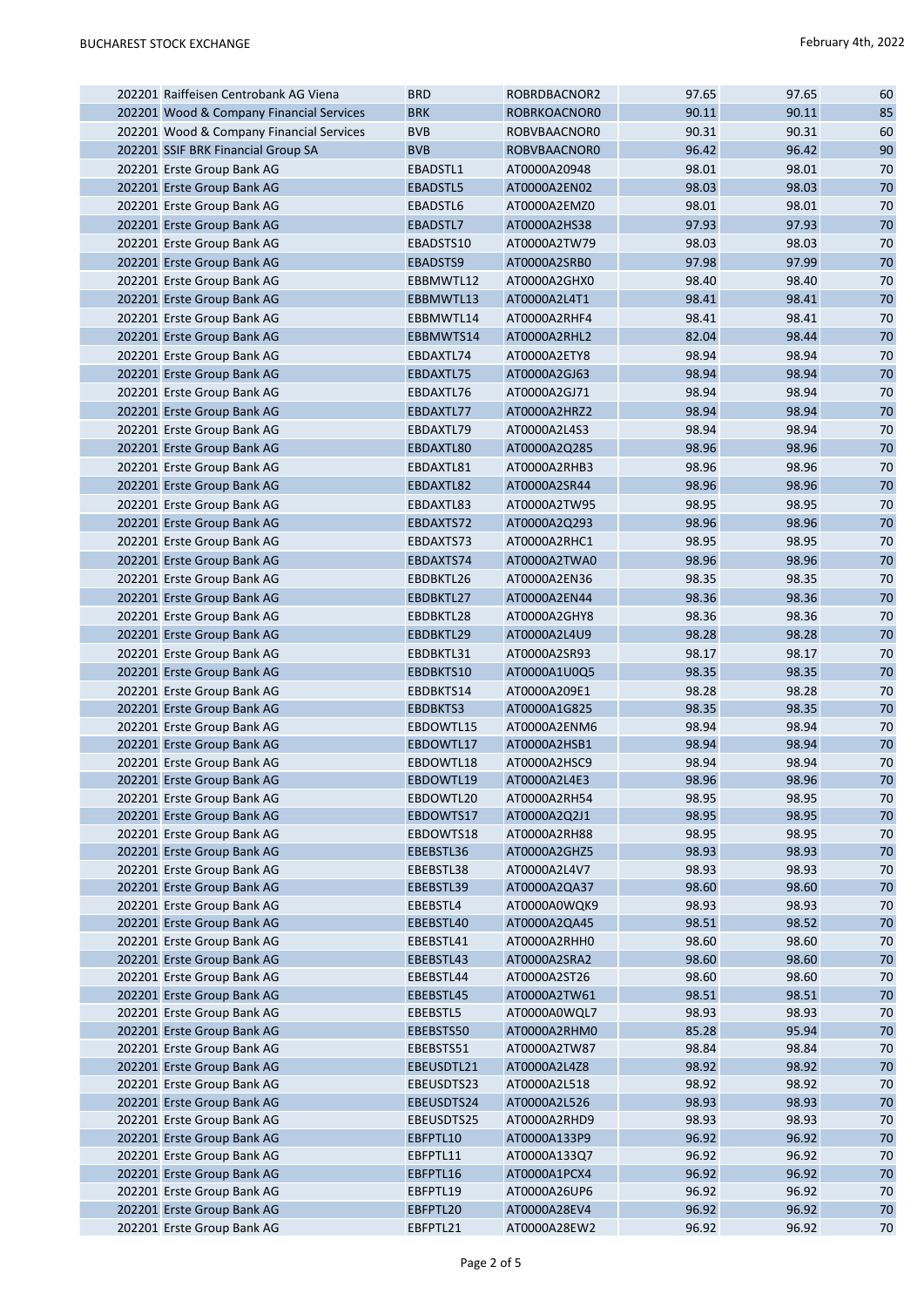|  | 202201 Erste Group Bank AG                               | EBFPTL24        | AT0000A2L4C7 | 96.92 | 96.92 | 70 |
|--|----------------------------------------------------------|-----------------|--------------|-------|-------|----|
|  | 202201 Erste Group Bank AG                               | EBFPTL25        | AT0000A2RHA5 | 96.57 | 96.57 | 70 |
|  | 202201 Erste Group Bank AG                               | EBFPTL8         | AT0000A107X7 | 96.92 | 96.92 | 70 |
|  | 202201 Erste Group Bank AG                               | EBFPTL9         | AT0000A107Y5 | 96.92 | 96.92 | 70 |
|  | 202201 Erste Group Bank AG                               | EBGLD1          | AT0000A0WNJ8 | 98.94 | 98.94 | 70 |
|  | 202201 Erste Group Bank AG                               | EBGLDTL23       | AT0000A1ANY1 | 98.88 | 98.88 | 70 |
|  | 202201 Erste Group Bank AG                               | EBGLDTL26       | AT0000A1HPW5 | 98.89 | 98.89 | 70 |
|  | 202201 Erste Group Bank AG                               | EBGLDTL32       | AT0000A26192 | 98.93 | 98.93 | 70 |
|  | 202201 Erste Group Bank AG                               | EBGLDTL33       | AT0000A268N8 | 98.94 | 98.94 | 70 |
|  | 202201 Erste Group Bank AG                               | EBGLDTL34       | AT0000A298E4 | 98.95 | 98.95 | 70 |
|  | 202201 Erste Group Bank AG                               | EBGLDTL36       | AT0000A2GHN1 | 98.94 | 98.94 | 70 |
|  | 202201 Erste Group Bank AG                               | EBGLDTS30       | AT0000A2L4L8 | 98.95 | 98.95 | 70 |
|  | 202201 Erste Group Bank AG                               | EBGLDTS31       | AT0000A2L4M6 | 98.94 | 98.94 | 70 |
|  | 202201 Erste Group Bank AG                               | EBGLDTS32       | AT0000A2TW53 | 98.95 | 98.95 | 70 |
|  | 202201 Erste Group Bank AG                               | <b>EBS</b>      | AT0000652011 | 98.08 | 98.08 | 60 |
|  | 202201 Raiffeisen Centrobank AG Viena                    | <b>EBS</b>      | AT0000652011 | 99.16 | 99.16 | 60 |
|  | 202201 Erste Group Bank AG                               | EBSLVTL33       | AT0000A2ENS3 | 98.94 | 98.94 | 70 |
|  | 202201 Erste Group Bank AG                               | EBSLVTL35       | AT0000A2ENU9 | 98.94 | 98.94 | 70 |
|  | 202201 Erste Group Bank AG                               | EBSLVTL36       | AT0000A2GHP6 | 98.94 | 98.94 | 70 |
|  | 202201 Erste Group Bank AG                               | EBSLVTL37       | AT0000A2HSH8 | 98.95 | 98.95 | 70 |
|  | 202201 Erste Group Bank AG                               | EBSLVTL38       | AT0000A2HSJ4 | 98.96 | 98.96 | 70 |
|  | 202201 Erste Group Bank AG                               | EBSLVTL39       | AT0000A2HSK2 | 98.95 | 98.95 | 70 |
|  | 202201 Erste Group Bank AG                               | EBSLVTS30       | AT0000A2L4P9 | 98.96 | 98.96 | 70 |
|  |                                                          | EBSLVTS31       | AT0000A2Q2L7 | 98.95 | 98.95 | 70 |
|  | 202201 Erste Group Bank AG<br>202201 Erste Group Bank AG |                 |              | 98.96 | 98.96 | 70 |
|  |                                                          | EBSLVTS32       | AT0000A2SR69 |       |       |    |
|  | 202201 Erste Group Bank AG                               | EBSNGTL1        | AT0000A13JF8 | 99.75 | 99.75 | 70 |
|  | 202201 Erste Group Bank AG                               | <b>EBSNGTL5</b> | AT0000A1LNL5 | 99.75 | 99.75 | 70 |
|  | 202201 Erste Group Bank AG                               | EBSNGTL6        | AT0000A209S1 | 99.75 | 99.75 | 70 |
|  | 202201 Erste Group Bank AG                               | <b>EBSNGTL7</b> | AT0000A209T9 | 99.73 | 99.73 | 70 |
|  | 202201 Erste Group Bank AG                               | EBSNPTL12       | AT0000A2L4D5 | 99.58 | 99.58 | 70 |
|  | 202201 Erste Group Bank AG                               | EBSNPTL6        | AT0000A1J3L5 | 99.59 | 99.59 | 70 |
|  | 202201 Erste Group Bank AG                               | EBSNPTL7        | AT0000A1PCY2 | 99.59 | 99.59 | 70 |
|  | 202201 Erste Group Bank AG                               | EBSNPTL8        | AT0000A209Q5 | 99.59 | 99.59 | 70 |
|  | 202201 Erste Group Bank AG                               | EBSNPTL9        | AT0000A209R3 | 99.59 | 99.59 | 70 |
|  | 202201 Erste Group Bank AG                               | EBSPTL42        | AT0000A2ENP9 | 98.95 | 98.95 | 70 |
|  | 202201 Erste Group Bank AG                               | EBSPTL43        | AT0000A2ENQ7 | 98.96 | 98.96 | 70 |
|  | 202201 Erste Group Bank AG                               | EBSPTL44        | AT0000A2ENR5 | 98.96 | 98.96 | 70 |
|  | 202201 Erste Group Bank AG                               | EBSPTL45        | AT0000A2HSD7 | 98.96 | 98.96 | 70 |
|  | 202201 Erste Group Bank AG                               | EBSPTL46        | AT0000A2HSE5 | 98.96 | 98.96 | 70 |
|  | 202201 Erste Group Bank AG                               | EBSPTL47        | AT0000A2HSF2 | 98.96 | 98.96 | 70 |
|  | 202201 Erste Group Bank AG                               | EBSPTL48        | AT0000A2Q2D4 | 98.96 | 98.96 | 70 |
|  | 202201 Erste Group Bank AG                               | EBSPTS48        | AT0000A2RH96 | 98.95 | 98.95 | 70 |
|  | 202201 Erste Group Bank AG                               | EBTLVTL12       | AT0000A268X7 | 99.60 | 99.60 | 70 |
|  | 202201 Erste Group Bank AG                               | EBTLVTL13       | AT0000A28669 | 99.60 | 99.60 | 70 |
|  | 202201 Erste Group Bank AG                               | EBTLVTL18       | AT0000A2L4B9 | 99.57 | 99.57 | 70 |
|  | 202201 Erste Group Bank AG                               | EBTLVTL3        | AT0000A1CGB9 | 99.60 | 99.60 | 70 |
|  | 202201 Erste Group Bank AG                               | EBTLVTL4        | AT0000A1ER90 | 99.60 | 99.60 | 70 |
|  | 202201 Erste Group Bank AG                               | EBTLVTL5        | AT0000A1J3H3 | 99.60 | 99.60 | 70 |
|  | 202201 Erste Group Bank AG                               | EBTLVTL6        | AT0000A1KVV9 | 99.60 | 99.60 | 70 |
|  | 202201 Erste Group Bank AG                               | EBTLVTL7        | AT0000A1LNK7 | 99.60 | 99.60 | 70 |
|  | 202201 Erste Group Bank AG                               | EBVWTL10        | AT0000A2EN69 | 98.39 | 98.39 | 70 |
|  | 202201 Erste Group Bank AG                               | EBVWTL11        | AT0000A2GJ14 | 98.41 | 98.41 | 70 |
|  | 202201 Erste Group Bank AG                               | EBVWTL12        | AT0000A2L4W5 | 98.41 | 98.41 | 70 |
|  | 202201 Erste Group Bank AG                               | EBVWTS11        | AT0000A2RHN8 | 98.42 | 98.42 | 70 |
|  | 202201 Erste Group Bank AG                               | EBWTI1          | AT0000A1CG20 | 98.95 | 98.95 | 70 |
|  | 202201 Erste Group Bank AG                               | EBWTITL59       | AT0000A2GHS0 | 98.96 | 98.96 | 70 |
|  | 202201 Erste Group Bank AG                               | EBWTITL63       | AT0000A2L4G8 | 98.96 | 98.96 | 70 |
|  | 202201 Erste Group Bank AG                               | EBWTITL64       | AT0000A2L4H6 | 98.95 | 98.95 | 70 |
|  | 202201 Erste Group Bank AG                               | EBWTITL65       | AT0000A2Q2F9 | 98.96 | 98.96 | 70 |
|  | 202201 Erste Group Bank AG                               | EBWTITL66       | AT0000A2Q2G7 | 98.97 | 98.97 | 70 |
|  | 202201 Erste Group Bank AG                               | EBWTITL67       | AT0000A2Q2H5 | 98.96 | 98.96 | 70 |
|  | 202201 Erste Group Bank AG                               | EBWTITL68       | AT0000A2RH70 | 98.96 | 98.96 | 70 |
|  | 202201 Erste Group Bank AG                               | EBWTITL69       | AT0000A2SR51 | 98.96 | 98.96 | 70 |
|  | 202201 Erste Group Bank AG                               | EBWTITS16       | AT0000A11517 | 98.95 | 98.95 | 70 |
|  |                                                          |                 |              |       |       |    |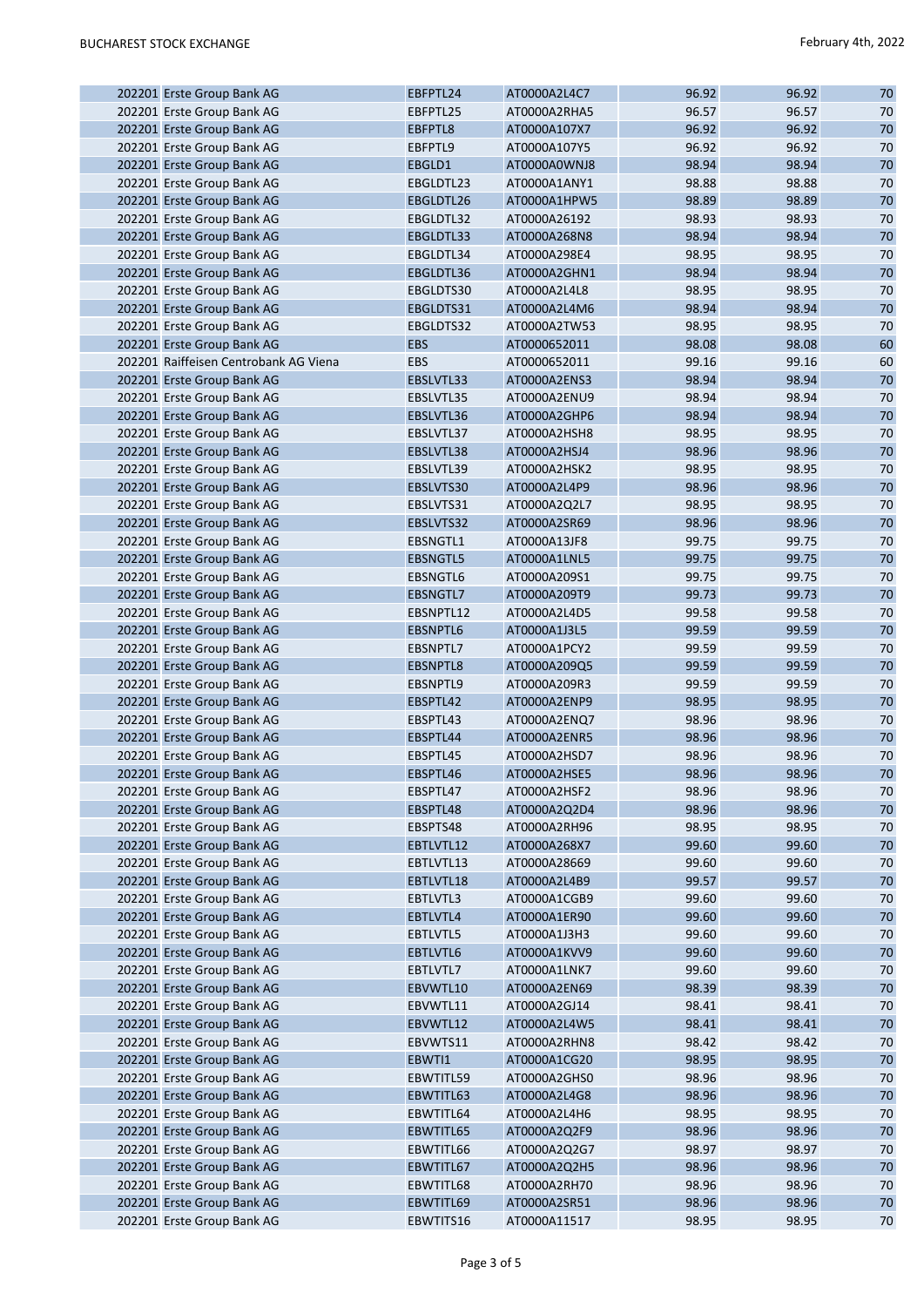|  | 202201 Erste Group Bank AG               | EBWTITS18     | AT0000A19YE7 | 98.96  | 98.96  | 70     |
|--|------------------------------------------|---------------|--------------|--------|--------|--------|
|  | 202201 Erste Group Bank AG               | EBWTITS19     | AT0000A1A6A0 | 98.96  | 98.96  | 70     |
|  | 202201 Erste Group Bank AG               | EBWTITS20     | AT0000A1AYD2 | 98.96  | 98.96  | 70     |
|  | 202201 Erste Group Bank AG               | EBWTITS21     | AT0000A1AYE0 | 98.96  | 98.96  | 70     |
|  | 202201 Wood & Company Financial Services | <b>EL</b>     | ROELECACNOR5 | 92.80  | 92.80  | 90     |
|  | 202201 Raiffeisen Centrobank AG Viena    | <b>EL</b>     | ROELECACNOR5 | 97.61  | 97.61  | 60     |
|  | 202201 Raiffeisen Centrobank AG Viena    | <b>EVER</b>   | ROSIFBACNOR0 | 95.78  | 95.78  | 60     |
|  | 202201 Wood & Company Financial Services | FP            | ROFPTAACNOR5 | 90.15  | 90.15  | 60     |
|  | 202201 Erste Group Bank AG               | <b>FP</b>     | ROFPTAACNOR5 | 96.80  | 96.80  | 60     |
|  | 202201 Raiffeisen Centrobank AG Viena    | <b>FP</b>     | ROFPTAACNOR5 | 97.59  | 97.59  | 60     |
|  | 202201 SSIF BRK Financial Group SA       | HAI           | RO5RYSUM9FJ2 | 88.83  | 88.83  | 90     |
|  | 202201 SSIF BRK Financial Group SA       | <b>IMP</b>    | ROIMPCACNOR0 | 92.41  | 92.41  | 90     |
|  | 202201 SSIF BRK Financial Group SA       | IMP26E        | ROJOPQP0PSW5 | 0.00   | 0.00   | 90     |
|  | 202201 SSIF BRK Financial Group SA       | M             | ROMEDLACNOR6 | 90.16  | 90.16  | 90     |
|  | 202201 SSIF BRK Financial Group SA       | <b>ONE</b>    | ROJ8YZPDHWW8 | 94.33  | 94.33  | 90     |
|  |                                          |               |              |        |        |        |
|  | 202201 Raiffeisen Centrobank AG Viena    | <b>ONE</b>    | ROJ8YZPDHWW8 | 96.42  | 96.42  | 70     |
|  | 202201 Raiffeisen Centrobank AG Viena    | RCADS23C1     | AT0000A2S6T9 | 96.59  | 96.59  | 70     |
|  | 202201 Raiffeisen Centrobank AG Viena    | RCBASF23C1    | AT0000A2S6U7 | 97.26  | 97.26  | 70     |
|  | 202201 Raiffeisen Centrobank AG Viena    | RCBRD23C1     | AT0000A2S6G6 | 99.87  | 99.87  | 70     |
|  | 202201 Raiffeisen Centrobank AG Viena    | RCBRDTL3      | AT0000A2GTZ0 | 99.89  | 99.89  | 70     |
|  | 202201 Raiffeisen Centrobank AG Viena    | RCBRDTL4      | AT0000A2S6P7 | 99.50  | 99.50  | 70     |
|  | 202201 Raiffeisen Centrobank AG Viena    | RCDAI23C1     | AT0000A2S6V5 | 96.70  | 96.70  | 70     |
|  | 202201 Raiffeisen Centrobank AG Viena    | RCDAITL1      | AT0000A2S703 | 96.71  | 96.71  | 70     |
|  | 202201 Raiffeisen Centrobank AG Viena    | <b>RCDAX</b>  | AT0000A04QY3 | 97.83  | 97.83  | 70     |
|  | 202201 Raiffeisen Centrobank AG Viena    | RCEL23C1      | AT0000A2S6H4 | 99.85  | 99.85  | 70     |
|  | 202201 Raiffeisen Centrobank AG Viena    | RCELTL1       | AT0000A2GU01 | 99.86  | 99.86  | 70     |
|  | 202201 Raiffeisen Centrobank AG Viena    | RCEVER23C1    | AT0000A2S6K8 | 97.75  | 97.75  | 70     |
|  | 202201 Raiffeisen Centrobank AG Viena    | RCEVERTL1     | AT0000A2S6S1 | 96.56  | 96.56  | 70     |
|  | 202201 Raiffeisen Centrobank AG Viena    | RCFP23C1      | AT0000A2S6D3 | 99.89  | 99.89  | 70     |
|  | 202201 Raiffeisen Centrobank AG Viena    | RCFPTL6       | AT0000A2GTY3 | 99.93  | 99.93  | 70     |
|  | 202201 Raiffeisen Centrobank AG Viena    | RCFPTL7       | AT0000A2S6L6 | 99.61  | 99.61  | 70     |
|  | 202201 Raiffeisen Centrobank AG Viena    | <b>RCGLD</b>  | AT0000489398 | 96.63  | 96.63  | 70     |
|  | 202201 Raiffeisen Centrobank AG Viena    | RCGLDTL1      | AT0000A2GTK2 | 97.83  | 97.83  | 70     |
|  | 202201 Raiffeisen Centrobank AG Viena    | RCGLDTL2      | AT0000A2GTL0 | 97.83  | 97.83  | 70     |
|  | 202201 Raiffeisen Centrobank AG Viena    | <b>RCROTX</b> | AT0000481403 | 96.77  | 96.78  | 70     |
|  | 202201 Raiffeisen Centrobank AG Viena    | <b>RCSBRE</b> | AT0000A07SD6 | 97.83  | 97.83  | 70     |
|  | 202201 Raiffeisen Centrobank AG Viena    | RCSIE23C1     | AT0000A2S6W3 | 97.00  | 97.00  | 70     |
|  | 202201 Raiffeisen Centrobank AG Viena    | RCSIETL1      | AT0000A2S711 | 97.01  | 97.01  | 70     |
|  | 202201 Raiffeisen Centrobank AG Viena    | RCSLVTL1      | AT0000A2GTM8 | 97.38  | 97.38  | $70\,$ |
|  | 202201 Raiffeisen Centrobank AG Viena    | RCSLVTL2      | AT0000A2GTN6 | 97.38  | 97.38  | 70     |
|  | 202201 Raiffeisen Centrobank AG Viena    | RCSNG23C1     | AT0000A2S6J0 | 99.92  | 99.92  | 70     |
|  | 202201 Raiffeisen Centrobank AG Viena    | RCSNGTL1      | AT0000A2S6R3 | 99.82  | 99.82  | 70     |
|  | 202201 Raiffeisen Centrobank AG Viena    | RCSNP23C1     | AT0000A2S6E1 | 99.98  | 99.98  | 70     |
|  | 202201 Raiffeisen Centrobank AG Viena    | RCSNPTL1      | AT0000A0PK38 | 99.99  | 99.99  | 70     |
|  | 202201 Raiffeisen Centrobank AG Viena    | RCSNPTL3      | AT0000A2GU19 | 99.99  | 99.99  | 70     |
|  | 202201 Raiffeisen Centrobank AG Viena    | RCSNPTL4      | AT0000A2S6M4 | 99.90  | 99.90  | 70     |
|  | 202201 Raiffeisen Centrobank AG Viena    | <b>RCSPX</b>  | AT0000A07S87 | 97.83  | 97.83  | 70     |
|  | 202201 Raiffeisen Centrobank AG Viena    | RCSX5E        | AT0000A04QZ0 | 95.32  | 95.32  | 70     |
|  | 202201 Raiffeisen Centrobank AG Viena    | RCTLV23C1     | AT0000A2S6F8 | 99.91  | 99.91  | 70     |
|  | 202201 Raiffeisen Centrobank AG Viena    | RCTLVTL3      | AT0000A2GU27 | 100.00 | 100.00 | 70     |
|  | 202201 Raiffeisen Centrobank AG Viena    | RCTLVTL4      | AT0000A2S6N2 | 100.00 | 100.00 | 70     |
|  | 202201 Raiffeisen Centrobank AG Viena    | RCVW23C1      | AT0000A2S6X1 | 96.85  | 96.85  | 70     |
|  | 202201 SSIF BRK Financial Group SA       | <b>ROCE</b>   | ROROCEACNOR1 | 92.84  | 92.84  | 90     |
|  | 202201 SSIF BRK Financial Group SA       | <b>SFG</b>    | ROSFGPACNOR4 | 75.53  | 75.53  | 90     |
|  | 202201 Wood & Company Financial Services | <b>SNG</b>    | ROSNGNACNOR3 | 84.15  | 84.15  | 60     |
|  | 202201 Raiffeisen Centrobank AG Viena    |               |              |        |        |        |
|  |                                          | <b>SNG</b>    | ROSNGNACNOR3 | 97.58  | 97.58  | 60     |
|  | 202201 Wood & Company Financial Services | SNN           | ROSNNEACNOR8 | 90.30  | 90.30  | 60     |
|  | 202201 SSIF BRK Financial Group SA       | <b>SNP</b>    | ROSNPPACNOR9 | 2.51   | 2.51   | 60     |
|  | 202201 Wood & Company Financial Services | <b>SNP</b>    | ROSNPPACNOR9 | 84.40  | 84.40  | 90     |
|  | 202201 Raiffeisen Centrobank AG Viena    | <b>SNP</b>    | ROSNPPACNOR9 | 97.61  | 97.61  | 60     |
|  | 202201 Wood & Company Financial Services | <b>TEL</b>    | ROTSELACNOR9 | 81.03  | 81.03  | 60     |
|  | 202201 Wood & Company Financial Services | <b>TGN</b>    | ROTGNTACNOR8 | 90.20  | 90.20  | 60     |
|  | 202201 Raiffeisen Centrobank AG Viena    | <b>TGN</b>    | ROTGNTACNOR8 | 97.49  | 97.49  | 60     |
|  | 202201 Wood & Company Financial Services | <b>TLV</b>    | ROTLVAACNOR1 | 90.30  | 90.30  | 60     |